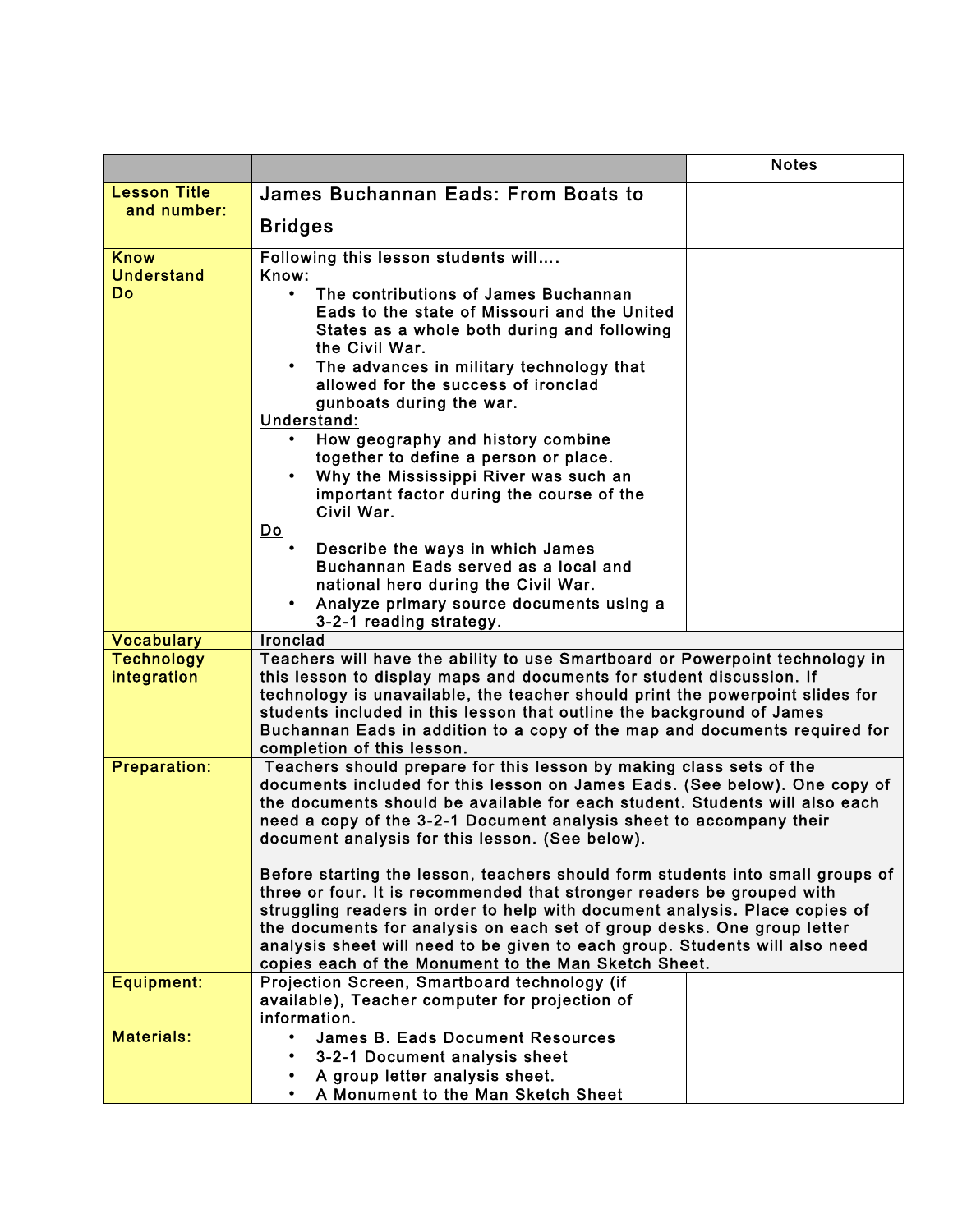| <b>Teachers</b><br><b>Students</b><br>Students should take a<br>1. Teachers should begin this lesson by asking<br>Note:<br>students to look back on the five points<br>moment to look back at the<br>discussed by Edward Bates in the previous<br>point made by Edward<br>lesson regarding how to keep Missouri safe<br>Bates regarding the river<br>during the Civil War conflict. Direct students<br>and consider the question<br>to themselves before<br>to examine closely the point in which Edward<br>Bates stresses the importance of the<br>answering.<br>Mississippi River. Pose the question to<br>students, "Why would the Mississippi River<br>be so important to Attorney General Edward<br>Bates, a man fighting to keep Missouri in the<br>Union. Teachers with available technology<br>can place the excerpt from Edward Bates'<br>letter to President Lincoln on the board or<br>smartboard for students to see.<br>2. Teachers should open the St. Louis Civil<br><b>Students should closely</b><br>War Powerpoint accompanying the unit and<br>examine the map,<br>scroll to the section on James B. Eads.<br>observing how the river<br>divides the United States.<br>Pause on the map screen displaying the Civil<br>War Map in 1861. If technology is not<br><b>Students should also</b><br>available, hand out copies of the map to<br>highlight the river on their<br>students. Ask students to draw a line<br>own individual maps.<br>highlighting the Mississippi river on the map.<br>3. After students have highlighted the<br>Students should examine,<br>Mississippi river, ask students to consider<br>either alone or with a<br>again why the Mississippi River would be so<br>partner, why the Mississippi<br>important to both the Union and Confederate<br>River would be such an<br>states during the war. Make a list on the<br>important element during<br>board of student responses as they<br>the war for both the Union<br>hypothesize the importance of the river. It is<br>and Confederate states<br>a good idea for students to do this task with<br>before submitting their<br>hypothesis to the instructor.<br>a shoulder partner before giving their<br>answers.<br><b>Students should think about</b><br>4. When the class discussion has ended, move<br>students towards the next slide showing a<br>where they have seen the<br>picture of the Eads Bridge in downtown St.<br>bridge and whether or not<br>Louis and ask if any students recognize the<br>they know the name of it.<br>structure. After students have identified the<br>After identifying the bridge<br>students should make a<br>bridge (or after you have identified it for<br>them, click to the next slide providing details<br>list, together or alone, with<br>regarding the construction of the bridge. Ask<br>their partner regarding the<br>knowledge and skills that<br>students to think about what knowledge<br>James Eads would need in order to be able<br>would be needed to build<br>to build the bridge and make a short list on<br>the bridge.<br>their paper.<br>5. After students have had a moment to<br><b>Students should be</b><br>brainstorm, create another class list from<br>encouraged to hypothesize | <b>Resources:</b> | James B. Eads Family Papers, Missouri<br>$\bullet$<br>History Museum Archives, St. Louis,<br><b>Missouri</b><br>Movers and Shakers, Scalawags and<br>$\bullet$<br><b>Suffragettes by Carol Ferring Shepley</b> |  |  |  |
|-------------------------------------------------------------------------------------------------------------------------------------------------------------------------------------------------------------------------------------------------------------------------------------------------------------------------------------------------------------------------------------------------------------------------------------------------------------------------------------------------------------------------------------------------------------------------------------------------------------------------------------------------------------------------------------------------------------------------------------------------------------------------------------------------------------------------------------------------------------------------------------------------------------------------------------------------------------------------------------------------------------------------------------------------------------------------------------------------------------------------------------------------------------------------------------------------------------------------------------------------------------------------------------------------------------------------------------------------------------------------------------------------------------------------------------------------------------------------------------------------------------------------------------------------------------------------------------------------------------------------------------------------------------------------------------------------------------------------------------------------------------------------------------------------------------------------------------------------------------------------------------------------------------------------------------------------------------------------------------------------------------------------------------------------------------------------------------------------------------------------------------------------------------------------------------------------------------------------------------------------------------------------------------------------------------------------------------------------------------------------------------------------------------------------------------------------------------------------------------------------------------------------------------------------------------------------------------------------------------------------------------------------------------------------------------------------------------------------------------------------------------------------------------------------------------------------------------------------------------------------------------------------------------------------------------------------------------------------------------------------------------------------------------------------------------------------------------------------------------------------------------------------------------------------------------------------------------------------------------------------------|-------------------|----------------------------------------------------------------------------------------------------------------------------------------------------------------------------------------------------------------|--|--|--|
|                                                                                                                                                                                                                                                                                                                                                                                                                                                                                                                                                                                                                                                                                                                                                                                                                                                                                                                                                                                                                                                                                                                                                                                                                                                                                                                                                                                                                                                                                                                                                                                                                                                                                                                                                                                                                                                                                                                                                                                                                                                                                                                                                                                                                                                                                                                                                                                                                                                                                                                                                                                                                                                                                                                                                                                                                                                                                                                                                                                                                                                                                                                                                                                                                                                       |                   |                                                                                                                                                                                                                |  |  |  |
|                                                                                                                                                                                                                                                                                                                                                                                                                                                                                                                                                                                                                                                                                                                                                                                                                                                                                                                                                                                                                                                                                                                                                                                                                                                                                                                                                                                                                                                                                                                                                                                                                                                                                                                                                                                                                                                                                                                                                                                                                                                                                                                                                                                                                                                                                                                                                                                                                                                                                                                                                                                                                                                                                                                                                                                                                                                                                                                                                                                                                                                                                                                                                                                                                                                       |                   |                                                                                                                                                                                                                |  |  |  |
|                                                                                                                                                                                                                                                                                                                                                                                                                                                                                                                                                                                                                                                                                                                                                                                                                                                                                                                                                                                                                                                                                                                                                                                                                                                                                                                                                                                                                                                                                                                                                                                                                                                                                                                                                                                                                                                                                                                                                                                                                                                                                                                                                                                                                                                                                                                                                                                                                                                                                                                                                                                                                                                                                                                                                                                                                                                                                                                                                                                                                                                                                                                                                                                                                                                       |                   |                                                                                                                                                                                                                |  |  |  |
|                                                                                                                                                                                                                                                                                                                                                                                                                                                                                                                                                                                                                                                                                                                                                                                                                                                                                                                                                                                                                                                                                                                                                                                                                                                                                                                                                                                                                                                                                                                                                                                                                                                                                                                                                                                                                                                                                                                                                                                                                                                                                                                                                                                                                                                                                                                                                                                                                                                                                                                                                                                                                                                                                                                                                                                                                                                                                                                                                                                                                                                                                                                                                                                                                                                       |                   |                                                                                                                                                                                                                |  |  |  |
|                                                                                                                                                                                                                                                                                                                                                                                                                                                                                                                                                                                                                                                                                                                                                                                                                                                                                                                                                                                                                                                                                                                                                                                                                                                                                                                                                                                                                                                                                                                                                                                                                                                                                                                                                                                                                                                                                                                                                                                                                                                                                                                                                                                                                                                                                                                                                                                                                                                                                                                                                                                                                                                                                                                                                                                                                                                                                                                                                                                                                                                                                                                                                                                                                                                       |                   |                                                                                                                                                                                                                |  |  |  |
|                                                                                                                                                                                                                                                                                                                                                                                                                                                                                                                                                                                                                                                                                                                                                                                                                                                                                                                                                                                                                                                                                                                                                                                                                                                                                                                                                                                                                                                                                                                                                                                                                                                                                                                                                                                                                                                                                                                                                                                                                                                                                                                                                                                                                                                                                                                                                                                                                                                                                                                                                                                                                                                                                                                                                                                                                                                                                                                                                                                                                                                                                                                                                                                                                                                       |                   |                                                                                                                                                                                                                |  |  |  |
|                                                                                                                                                                                                                                                                                                                                                                                                                                                                                                                                                                                                                                                                                                                                                                                                                                                                                                                                                                                                                                                                                                                                                                                                                                                                                                                                                                                                                                                                                                                                                                                                                                                                                                                                                                                                                                                                                                                                                                                                                                                                                                                                                                                                                                                                                                                                                                                                                                                                                                                                                                                                                                                                                                                                                                                                                                                                                                                                                                                                                                                                                                                                                                                                                                                       |                   |                                                                                                                                                                                                                |  |  |  |
|                                                                                                                                                                                                                                                                                                                                                                                                                                                                                                                                                                                                                                                                                                                                                                                                                                                                                                                                                                                                                                                                                                                                                                                                                                                                                                                                                                                                                                                                                                                                                                                                                                                                                                                                                                                                                                                                                                                                                                                                                                                                                                                                                                                                                                                                                                                                                                                                                                                                                                                                                                                                                                                                                                                                                                                                                                                                                                                                                                                                                                                                                                                                                                                                                                                       |                   |                                                                                                                                                                                                                |  |  |  |
|                                                                                                                                                                                                                                                                                                                                                                                                                                                                                                                                                                                                                                                                                                                                                                                                                                                                                                                                                                                                                                                                                                                                                                                                                                                                                                                                                                                                                                                                                                                                                                                                                                                                                                                                                                                                                                                                                                                                                                                                                                                                                                                                                                                                                                                                                                                                                                                                                                                                                                                                                                                                                                                                                                                                                                                                                                                                                                                                                                                                                                                                                                                                                                                                                                                       |                   |                                                                                                                                                                                                                |  |  |  |
|                                                                                                                                                                                                                                                                                                                                                                                                                                                                                                                                                                                                                                                                                                                                                                                                                                                                                                                                                                                                                                                                                                                                                                                                                                                                                                                                                                                                                                                                                                                                                                                                                                                                                                                                                                                                                                                                                                                                                                                                                                                                                                                                                                                                                                                                                                                                                                                                                                                                                                                                                                                                                                                                                                                                                                                                                                                                                                                                                                                                                                                                                                                                                                                                                                                       |                   |                                                                                                                                                                                                                |  |  |  |
|                                                                                                                                                                                                                                                                                                                                                                                                                                                                                                                                                                                                                                                                                                                                                                                                                                                                                                                                                                                                                                                                                                                                                                                                                                                                                                                                                                                                                                                                                                                                                                                                                                                                                                                                                                                                                                                                                                                                                                                                                                                                                                                                                                                                                                                                                                                                                                                                                                                                                                                                                                                                                                                                                                                                                                                                                                                                                                                                                                                                                                                                                                                                                                                                                                                       |                   |                                                                                                                                                                                                                |  |  |  |
|                                                                                                                                                                                                                                                                                                                                                                                                                                                                                                                                                                                                                                                                                                                                                                                                                                                                                                                                                                                                                                                                                                                                                                                                                                                                                                                                                                                                                                                                                                                                                                                                                                                                                                                                                                                                                                                                                                                                                                                                                                                                                                                                                                                                                                                                                                                                                                                                                                                                                                                                                                                                                                                                                                                                                                                                                                                                                                                                                                                                                                                                                                                                                                                                                                                       |                   |                                                                                                                                                                                                                |  |  |  |
|                                                                                                                                                                                                                                                                                                                                                                                                                                                                                                                                                                                                                                                                                                                                                                                                                                                                                                                                                                                                                                                                                                                                                                                                                                                                                                                                                                                                                                                                                                                                                                                                                                                                                                                                                                                                                                                                                                                                                                                                                                                                                                                                                                                                                                                                                                                                                                                                                                                                                                                                                                                                                                                                                                                                                                                                                                                                                                                                                                                                                                                                                                                                                                                                                                                       |                   |                                                                                                                                                                                                                |  |  |  |
|                                                                                                                                                                                                                                                                                                                                                                                                                                                                                                                                                                                                                                                                                                                                                                                                                                                                                                                                                                                                                                                                                                                                                                                                                                                                                                                                                                                                                                                                                                                                                                                                                                                                                                                                                                                                                                                                                                                                                                                                                                                                                                                                                                                                                                                                                                                                                                                                                                                                                                                                                                                                                                                                                                                                                                                                                                                                                                                                                                                                                                                                                                                                                                                                                                                       |                   |                                                                                                                                                                                                                |  |  |  |
|                                                                                                                                                                                                                                                                                                                                                                                                                                                                                                                                                                                                                                                                                                                                                                                                                                                                                                                                                                                                                                                                                                                                                                                                                                                                                                                                                                                                                                                                                                                                                                                                                                                                                                                                                                                                                                                                                                                                                                                                                                                                                                                                                                                                                                                                                                                                                                                                                                                                                                                                                                                                                                                                                                                                                                                                                                                                                                                                                                                                                                                                                                                                                                                                                                                       |                   |                                                                                                                                                                                                                |  |  |  |
|                                                                                                                                                                                                                                                                                                                                                                                                                                                                                                                                                                                                                                                                                                                                                                                                                                                                                                                                                                                                                                                                                                                                                                                                                                                                                                                                                                                                                                                                                                                                                                                                                                                                                                                                                                                                                                                                                                                                                                                                                                                                                                                                                                                                                                                                                                                                                                                                                                                                                                                                                                                                                                                                                                                                                                                                                                                                                                                                                                                                                                                                                                                                                                                                                                                       |                   |                                                                                                                                                                                                                |  |  |  |
|                                                                                                                                                                                                                                                                                                                                                                                                                                                                                                                                                                                                                                                                                                                                                                                                                                                                                                                                                                                                                                                                                                                                                                                                                                                                                                                                                                                                                                                                                                                                                                                                                                                                                                                                                                                                                                                                                                                                                                                                                                                                                                                                                                                                                                                                                                                                                                                                                                                                                                                                                                                                                                                                                                                                                                                                                                                                                                                                                                                                                                                                                                                                                                                                                                                       |                   |                                                                                                                                                                                                                |  |  |  |
|                                                                                                                                                                                                                                                                                                                                                                                                                                                                                                                                                                                                                                                                                                                                                                                                                                                                                                                                                                                                                                                                                                                                                                                                                                                                                                                                                                                                                                                                                                                                                                                                                                                                                                                                                                                                                                                                                                                                                                                                                                                                                                                                                                                                                                                                                                                                                                                                                                                                                                                                                                                                                                                                                                                                                                                                                                                                                                                                                                                                                                                                                                                                                                                                                                                       |                   |                                                                                                                                                                                                                |  |  |  |
|                                                                                                                                                                                                                                                                                                                                                                                                                                                                                                                                                                                                                                                                                                                                                                                                                                                                                                                                                                                                                                                                                                                                                                                                                                                                                                                                                                                                                                                                                                                                                                                                                                                                                                                                                                                                                                                                                                                                                                                                                                                                                                                                                                                                                                                                                                                                                                                                                                                                                                                                                                                                                                                                                                                                                                                                                                                                                                                                                                                                                                                                                                                                                                                                                                                       |                   |                                                                                                                                                                                                                |  |  |  |
|                                                                                                                                                                                                                                                                                                                                                                                                                                                                                                                                                                                                                                                                                                                                                                                                                                                                                                                                                                                                                                                                                                                                                                                                                                                                                                                                                                                                                                                                                                                                                                                                                                                                                                                                                                                                                                                                                                                                                                                                                                                                                                                                                                                                                                                                                                                                                                                                                                                                                                                                                                                                                                                                                                                                                                                                                                                                                                                                                                                                                                                                                                                                                                                                                                                       |                   |                                                                                                                                                                                                                |  |  |  |
|                                                                                                                                                                                                                                                                                                                                                                                                                                                                                                                                                                                                                                                                                                                                                                                                                                                                                                                                                                                                                                                                                                                                                                                                                                                                                                                                                                                                                                                                                                                                                                                                                                                                                                                                                                                                                                                                                                                                                                                                                                                                                                                                                                                                                                                                                                                                                                                                                                                                                                                                                                                                                                                                                                                                                                                                                                                                                                                                                                                                                                                                                                                                                                                                                                                       |                   |                                                                                                                                                                                                                |  |  |  |
|                                                                                                                                                                                                                                                                                                                                                                                                                                                                                                                                                                                                                                                                                                                                                                                                                                                                                                                                                                                                                                                                                                                                                                                                                                                                                                                                                                                                                                                                                                                                                                                                                                                                                                                                                                                                                                                                                                                                                                                                                                                                                                                                                                                                                                                                                                                                                                                                                                                                                                                                                                                                                                                                                                                                                                                                                                                                                                                                                                                                                                                                                                                                                                                                                                                       |                   |                                                                                                                                                                                                                |  |  |  |
|                                                                                                                                                                                                                                                                                                                                                                                                                                                                                                                                                                                                                                                                                                                                                                                                                                                                                                                                                                                                                                                                                                                                                                                                                                                                                                                                                                                                                                                                                                                                                                                                                                                                                                                                                                                                                                                                                                                                                                                                                                                                                                                                                                                                                                                                                                                                                                                                                                                                                                                                                                                                                                                                                                                                                                                                                                                                                                                                                                                                                                                                                                                                                                                                                                                       |                   |                                                                                                                                                                                                                |  |  |  |
|                                                                                                                                                                                                                                                                                                                                                                                                                                                                                                                                                                                                                                                                                                                                                                                                                                                                                                                                                                                                                                                                                                                                                                                                                                                                                                                                                                                                                                                                                                                                                                                                                                                                                                                                                                                                                                                                                                                                                                                                                                                                                                                                                                                                                                                                                                                                                                                                                                                                                                                                                                                                                                                                                                                                                                                                                                                                                                                                                                                                                                                                                                                                                                                                                                                       |                   |                                                                                                                                                                                                                |  |  |  |
|                                                                                                                                                                                                                                                                                                                                                                                                                                                                                                                                                                                                                                                                                                                                                                                                                                                                                                                                                                                                                                                                                                                                                                                                                                                                                                                                                                                                                                                                                                                                                                                                                                                                                                                                                                                                                                                                                                                                                                                                                                                                                                                                                                                                                                                                                                                                                                                                                                                                                                                                                                                                                                                                                                                                                                                                                                                                                                                                                                                                                                                                                                                                                                                                                                                       |                   |                                                                                                                                                                                                                |  |  |  |
|                                                                                                                                                                                                                                                                                                                                                                                                                                                                                                                                                                                                                                                                                                                                                                                                                                                                                                                                                                                                                                                                                                                                                                                                                                                                                                                                                                                                                                                                                                                                                                                                                                                                                                                                                                                                                                                                                                                                                                                                                                                                                                                                                                                                                                                                                                                                                                                                                                                                                                                                                                                                                                                                                                                                                                                                                                                                                                                                                                                                                                                                                                                                                                                                                                                       |                   |                                                                                                                                                                                                                |  |  |  |
|                                                                                                                                                                                                                                                                                                                                                                                                                                                                                                                                                                                                                                                                                                                                                                                                                                                                                                                                                                                                                                                                                                                                                                                                                                                                                                                                                                                                                                                                                                                                                                                                                                                                                                                                                                                                                                                                                                                                                                                                                                                                                                                                                                                                                                                                                                                                                                                                                                                                                                                                                                                                                                                                                                                                                                                                                                                                                                                                                                                                                                                                                                                                                                                                                                                       |                   |                                                                                                                                                                                                                |  |  |  |
|                                                                                                                                                                                                                                                                                                                                                                                                                                                                                                                                                                                                                                                                                                                                                                                                                                                                                                                                                                                                                                                                                                                                                                                                                                                                                                                                                                                                                                                                                                                                                                                                                                                                                                                                                                                                                                                                                                                                                                                                                                                                                                                                                                                                                                                                                                                                                                                                                                                                                                                                                                                                                                                                                                                                                                                                                                                                                                                                                                                                                                                                                                                                                                                                                                                       |                   |                                                                                                                                                                                                                |  |  |  |
|                                                                                                                                                                                                                                                                                                                                                                                                                                                                                                                                                                                                                                                                                                                                                                                                                                                                                                                                                                                                                                                                                                                                                                                                                                                                                                                                                                                                                                                                                                                                                                                                                                                                                                                                                                                                                                                                                                                                                                                                                                                                                                                                                                                                                                                                                                                                                                                                                                                                                                                                                                                                                                                                                                                                                                                                                                                                                                                                                                                                                                                                                                                                                                                                                                                       |                   |                                                                                                                                                                                                                |  |  |  |
|                                                                                                                                                                                                                                                                                                                                                                                                                                                                                                                                                                                                                                                                                                                                                                                                                                                                                                                                                                                                                                                                                                                                                                                                                                                                                                                                                                                                                                                                                                                                                                                                                                                                                                                                                                                                                                                                                                                                                                                                                                                                                                                                                                                                                                                                                                                                                                                                                                                                                                                                                                                                                                                                                                                                                                                                                                                                                                                                                                                                                                                                                                                                                                                                                                                       |                   |                                                                                                                                                                                                                |  |  |  |
|                                                                                                                                                                                                                                                                                                                                                                                                                                                                                                                                                                                                                                                                                                                                                                                                                                                                                                                                                                                                                                                                                                                                                                                                                                                                                                                                                                                                                                                                                                                                                                                                                                                                                                                                                                                                                                                                                                                                                                                                                                                                                                                                                                                                                                                                                                                                                                                                                                                                                                                                                                                                                                                                                                                                                                                                                                                                                                                                                                                                                                                                                                                                                                                                                                                       |                   |                                                                                                                                                                                                                |  |  |  |
|                                                                                                                                                                                                                                                                                                                                                                                                                                                                                                                                                                                                                                                                                                                                                                                                                                                                                                                                                                                                                                                                                                                                                                                                                                                                                                                                                                                                                                                                                                                                                                                                                                                                                                                                                                                                                                                                                                                                                                                                                                                                                                                                                                                                                                                                                                                                                                                                                                                                                                                                                                                                                                                                                                                                                                                                                                                                                                                                                                                                                                                                                                                                                                                                                                                       |                   |                                                                                                                                                                                                                |  |  |  |
|                                                                                                                                                                                                                                                                                                                                                                                                                                                                                                                                                                                                                                                                                                                                                                                                                                                                                                                                                                                                                                                                                                                                                                                                                                                                                                                                                                                                                                                                                                                                                                                                                                                                                                                                                                                                                                                                                                                                                                                                                                                                                                                                                                                                                                                                                                                                                                                                                                                                                                                                                                                                                                                                                                                                                                                                                                                                                                                                                                                                                                                                                                                                                                                                                                                       |                   |                                                                                                                                                                                                                |  |  |  |
|                                                                                                                                                                                                                                                                                                                                                                                                                                                                                                                                                                                                                                                                                                                                                                                                                                                                                                                                                                                                                                                                                                                                                                                                                                                                                                                                                                                                                                                                                                                                                                                                                                                                                                                                                                                                                                                                                                                                                                                                                                                                                                                                                                                                                                                                                                                                                                                                                                                                                                                                                                                                                                                                                                                                                                                                                                                                                                                                                                                                                                                                                                                                                                                                                                                       |                   |                                                                                                                                                                                                                |  |  |  |
|                                                                                                                                                                                                                                                                                                                                                                                                                                                                                                                                                                                                                                                                                                                                                                                                                                                                                                                                                                                                                                                                                                                                                                                                                                                                                                                                                                                                                                                                                                                                                                                                                                                                                                                                                                                                                                                                                                                                                                                                                                                                                                                                                                                                                                                                                                                                                                                                                                                                                                                                                                                                                                                                                                                                                                                                                                                                                                                                                                                                                                                                                                                                                                                                                                                       |                   |                                                                                                                                                                                                                |  |  |  |
|                                                                                                                                                                                                                                                                                                                                                                                                                                                                                                                                                                                                                                                                                                                                                                                                                                                                                                                                                                                                                                                                                                                                                                                                                                                                                                                                                                                                                                                                                                                                                                                                                                                                                                                                                                                                                                                                                                                                                                                                                                                                                                                                                                                                                                                                                                                                                                                                                                                                                                                                                                                                                                                                                                                                                                                                                                                                                                                                                                                                                                                                                                                                                                                                                                                       |                   |                                                                                                                                                                                                                |  |  |  |
|                                                                                                                                                                                                                                                                                                                                                                                                                                                                                                                                                                                                                                                                                                                                                                                                                                                                                                                                                                                                                                                                                                                                                                                                                                                                                                                                                                                                                                                                                                                                                                                                                                                                                                                                                                                                                                                                                                                                                                                                                                                                                                                                                                                                                                                                                                                                                                                                                                                                                                                                                                                                                                                                                                                                                                                                                                                                                                                                                                                                                                                                                                                                                                                                                                                       |                   |                                                                                                                                                                                                                |  |  |  |
|                                                                                                                                                                                                                                                                                                                                                                                                                                                                                                                                                                                                                                                                                                                                                                                                                                                                                                                                                                                                                                                                                                                                                                                                                                                                                                                                                                                                                                                                                                                                                                                                                                                                                                                                                                                                                                                                                                                                                                                                                                                                                                                                                                                                                                                                                                                                                                                                                                                                                                                                                                                                                                                                                                                                                                                                                                                                                                                                                                                                                                                                                                                                                                                                                                                       |                   |                                                                                                                                                                                                                |  |  |  |
|                                                                                                                                                                                                                                                                                                                                                                                                                                                                                                                                                                                                                                                                                                                                                                                                                                                                                                                                                                                                                                                                                                                                                                                                                                                                                                                                                                                                                                                                                                                                                                                                                                                                                                                                                                                                                                                                                                                                                                                                                                                                                                                                                                                                                                                                                                                                                                                                                                                                                                                                                                                                                                                                                                                                                                                                                                                                                                                                                                                                                                                                                                                                                                                                                                                       |                   |                                                                                                                                                                                                                |  |  |  |
|                                                                                                                                                                                                                                                                                                                                                                                                                                                                                                                                                                                                                                                                                                                                                                                                                                                                                                                                                                                                                                                                                                                                                                                                                                                                                                                                                                                                                                                                                                                                                                                                                                                                                                                                                                                                                                                                                                                                                                                                                                                                                                                                                                                                                                                                                                                                                                                                                                                                                                                                                                                                                                                                                                                                                                                                                                                                                                                                                                                                                                                                                                                                                                                                                                                       |                   |                                                                                                                                                                                                                |  |  |  |
|                                                                                                                                                                                                                                                                                                                                                                                                                                                                                                                                                                                                                                                                                                                                                                                                                                                                                                                                                                                                                                                                                                                                                                                                                                                                                                                                                                                                                                                                                                                                                                                                                                                                                                                                                                                                                                                                                                                                                                                                                                                                                                                                                                                                                                                                                                                                                                                                                                                                                                                                                                                                                                                                                                                                                                                                                                                                                                                                                                                                                                                                                                                                                                                                                                                       |                   |                                                                                                                                                                                                                |  |  |  |
|                                                                                                                                                                                                                                                                                                                                                                                                                                                                                                                                                                                                                                                                                                                                                                                                                                                                                                                                                                                                                                                                                                                                                                                                                                                                                                                                                                                                                                                                                                                                                                                                                                                                                                                                                                                                                                                                                                                                                                                                                                                                                                                                                                                                                                                                                                                                                                                                                                                                                                                                                                                                                                                                                                                                                                                                                                                                                                                                                                                                                                                                                                                                                                                                                                                       |                   |                                                                                                                                                                                                                |  |  |  |
|                                                                                                                                                                                                                                                                                                                                                                                                                                                                                                                                                                                                                                                                                                                                                                                                                                                                                                                                                                                                                                                                                                                                                                                                                                                                                                                                                                                                                                                                                                                                                                                                                                                                                                                                                                                                                                                                                                                                                                                                                                                                                                                                                                                                                                                                                                                                                                                                                                                                                                                                                                                                                                                                                                                                                                                                                                                                                                                                                                                                                                                                                                                                                                                                                                                       |                   |                                                                                                                                                                                                                |  |  |  |
|                                                                                                                                                                                                                                                                                                                                                                                                                                                                                                                                                                                                                                                                                                                                                                                                                                                                                                                                                                                                                                                                                                                                                                                                                                                                                                                                                                                                                                                                                                                                                                                                                                                                                                                                                                                                                                                                                                                                                                                                                                                                                                                                                                                                                                                                                                                                                                                                                                                                                                                                                                                                                                                                                                                                                                                                                                                                                                                                                                                                                                                                                                                                                                                                                                                       |                   |                                                                                                                                                                                                                |  |  |  |
|                                                                                                                                                                                                                                                                                                                                                                                                                                                                                                                                                                                                                                                                                                                                                                                                                                                                                                                                                                                                                                                                                                                                                                                                                                                                                                                                                                                                                                                                                                                                                                                                                                                                                                                                                                                                                                                                                                                                                                                                                                                                                                                                                                                                                                                                                                                                                                                                                                                                                                                                                                                                                                                                                                                                                                                                                                                                                                                                                                                                                                                                                                                                                                                                                                                       |                   |                                                                                                                                                                                                                |  |  |  |
|                                                                                                                                                                                                                                                                                                                                                                                                                                                                                                                                                                                                                                                                                                                                                                                                                                                                                                                                                                                                                                                                                                                                                                                                                                                                                                                                                                                                                                                                                                                                                                                                                                                                                                                                                                                                                                                                                                                                                                                                                                                                                                                                                                                                                                                                                                                                                                                                                                                                                                                                                                                                                                                                                                                                                                                                                                                                                                                                                                                                                                                                                                                                                                                                                                                       |                   |                                                                                                                                                                                                                |  |  |  |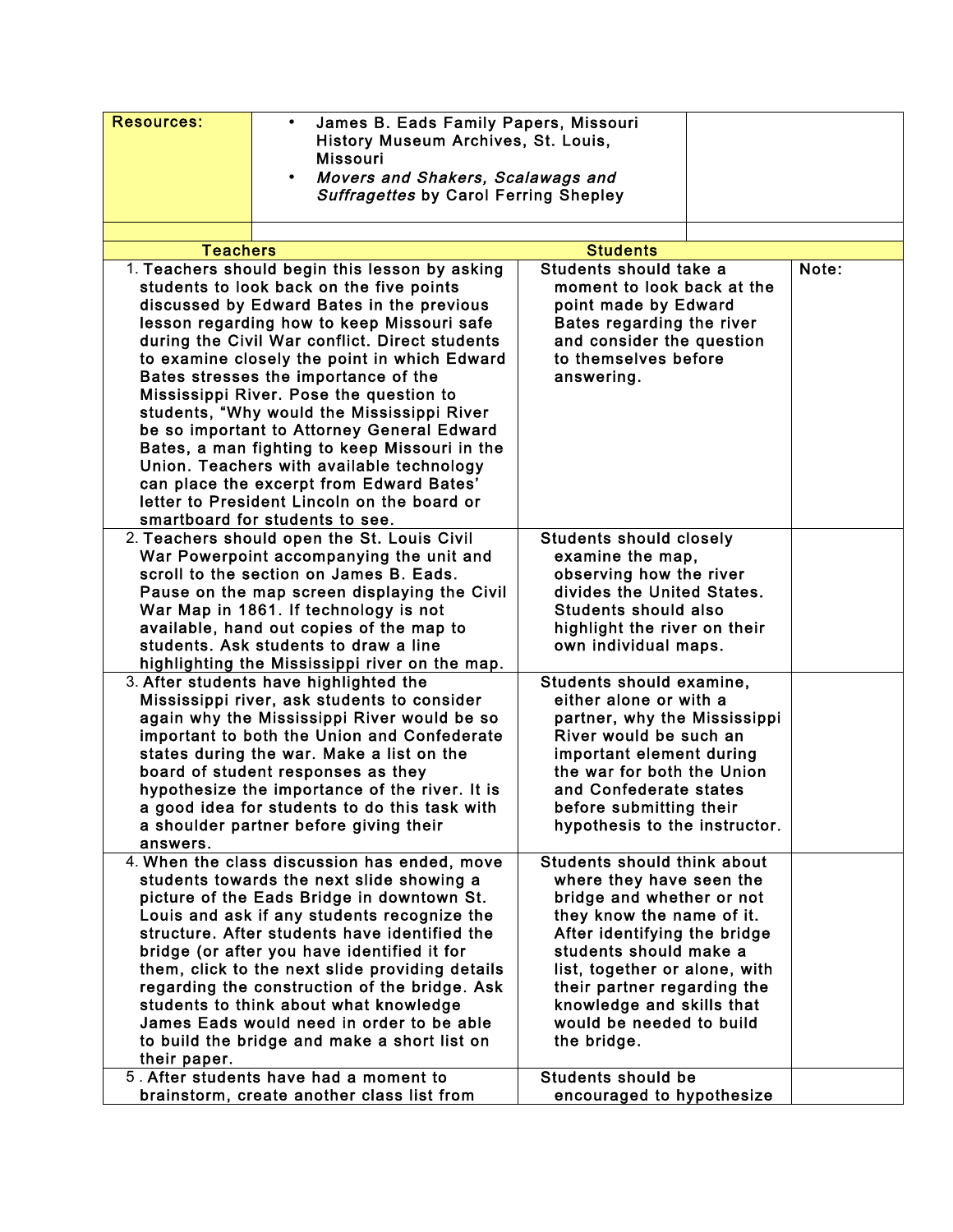| responses from students. Make a list on the<br>board of knowledge and skills that would be<br>needed to build the bridge. After the class<br>list has been compiled, ask students to<br>contemplate with their partners or alone, how<br>these skills and knowledge may be helpful to<br>Edward Bates who wants to keep the River in<br>the hands of the Union.                                                                                                                                                                                                                                                                                                                                                                                                                                                                        | and contribute their ideas<br>regarding skills and<br>knowledge required for<br>building the bridge.                                                                                                                                                                                                                                                                                           |  |
|----------------------------------------------------------------------------------------------------------------------------------------------------------------------------------------------------------------------------------------------------------------------------------------------------------------------------------------------------------------------------------------------------------------------------------------------------------------------------------------------------------------------------------------------------------------------------------------------------------------------------------------------------------------------------------------------------------------------------------------------------------------------------------------------------------------------------------------|------------------------------------------------------------------------------------------------------------------------------------------------------------------------------------------------------------------------------------------------------------------------------------------------------------------------------------------------------------------------------------------------|--|
| 6. Following the discussion and list building,<br>introduce students to the background and life<br>of James Eads using the unit Powerpoint.<br>STOP BEFORE THE SLIDE DETAILING THE<br><b>SUCCESS OF THE GUNBOATS DURING</b><br>THE WAR. After students have been<br>introduced to James Eads, inform students<br>that they are now going to begin analyzing<br>letters written to James Eads from different<br>government and military officials during the<br>war in order to uncover how he helped the<br>Union during the war. For each letter,<br>students are going to complete a 3-2-1<br>analysis, by picking out what they think is<br>the ONE most important sentence, TWO<br>most important phrases, and THREE most<br>important words in each letter in order to<br>decide as a group what is being said in each<br>letter. | Once in their groups,<br>students should decide one<br>member to be the record<br>keeper who will write the<br>group analysis on the<br>Letter Analysis sheet. One<br>person will need to be the<br>Speaker, who will later read<br>the group results to the<br>class. One group member<br>should be the time keeper<br>to ensure that the group<br>stays on task and moves at<br>a good pace. |  |
| 7. Instruct students to begin analyzing one<br>letter at a time, and that the group should<br>stay together while working. After each<br>letter, the group should decide together<br>using the Letter analysis sheet, the main<br>idea for each letter.                                                                                                                                                                                                                                                                                                                                                                                                                                                                                                                                                                                | After each group member has<br>analyzed a letter, the group<br>should discuss the main<br>idea of each letter and the<br>recorder it on the group<br>analysis sheet.                                                                                                                                                                                                                           |  |
| 8. After each letter has been analyzed and<br>groups are finished with their analysis, lead<br>the class in a discussion of the main idea of<br>each letter. Encourage students to add their<br>ideas to each letter if they feel something<br>was left out by a previous group. Differences<br>in views should be encouraged but in a<br>respectful manner. Guide students towards<br>identifying the skills and knowledge that<br>Eads used to assist the Union during the<br>war.                                                                                                                                                                                                                                                                                                                                                   | The Speaker should be the<br>representative for each<br>group during this portion of<br>the lesson.                                                                                                                                                                                                                                                                                            |  |
| 9. Following the class discussion, provide<br>students with the powerpoint information<br>regarding how the success of Eads's<br>Gunboats during the course of the war.                                                                                                                                                                                                                                                                                                                                                                                                                                                                                                                                                                                                                                                                |                                                                                                                                                                                                                                                                                                                                                                                                |  |
| 10. After completing the powerpoint<br>presentation on James Eads, ask each<br>student to use the "Monument to the Man"<br>sketch sheet to develop a monument that<br>they feel reflects the contributions of James<br>Eads to his city and his country during his<br>lifetime.                                                                                                                                                                                                                                                                                                                                                                                                                                                                                                                                                        | <b>Students should work</b><br>individually using the<br>information they have been<br>given to develop a<br>monument of their design to<br>James Eads.                                                                                                                                                                                                                                        |  |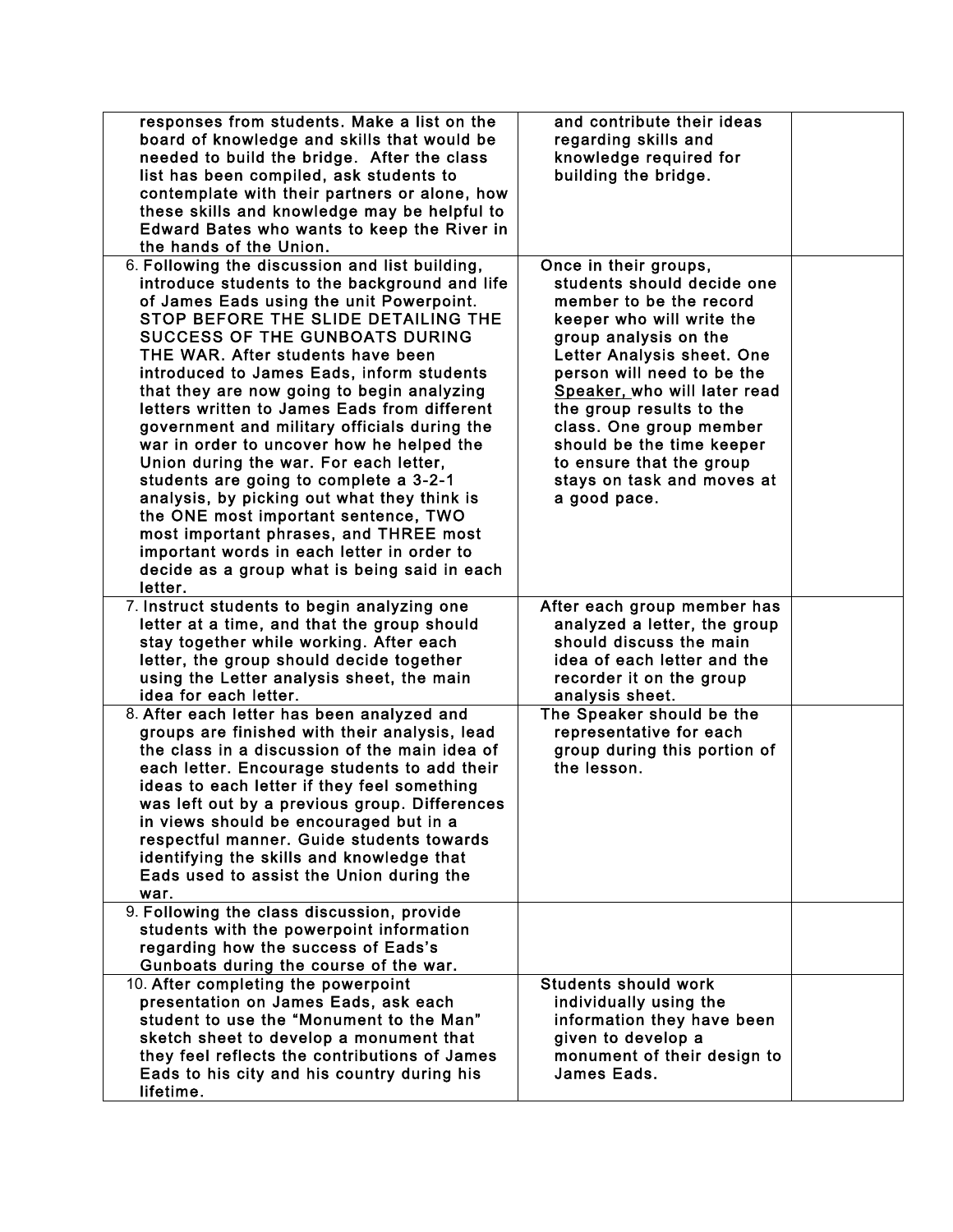

 Directions: Below are letters written to James Buchannan Eads by government and military officials during the Civil War. In your groups, analyze each letter using the 3- 2-1 guide below each one. Only read one letter at a time. After your group has read each letter, discuss your 3-2-1 answers together and determine as a group what you think is the main importance of this letter to James Eads. Have your group recorder write your decision on the Letter Analysis sheet before moving on to the next letter. Your goal as a group is to distinguish how James Eads served his city and his country during the Civil War using his knowledge and skills.

Letter #1:

Attorney General's Office

April 17, 1861

James B. Eads, Esq.

Missouri

Dear Sir,

 I wish I had time to answer your valuable letter, but I have not. Be not surprised if you are called here suddenly by telegram. If called, come instantly.

 In a certain contingency it will be necessary to have here the aid of the most thorough knowledge of our rivers the use of steam upon. And, in that event, I have advised that you be consulted.

Your friend,

Edward Bates

3-2-1: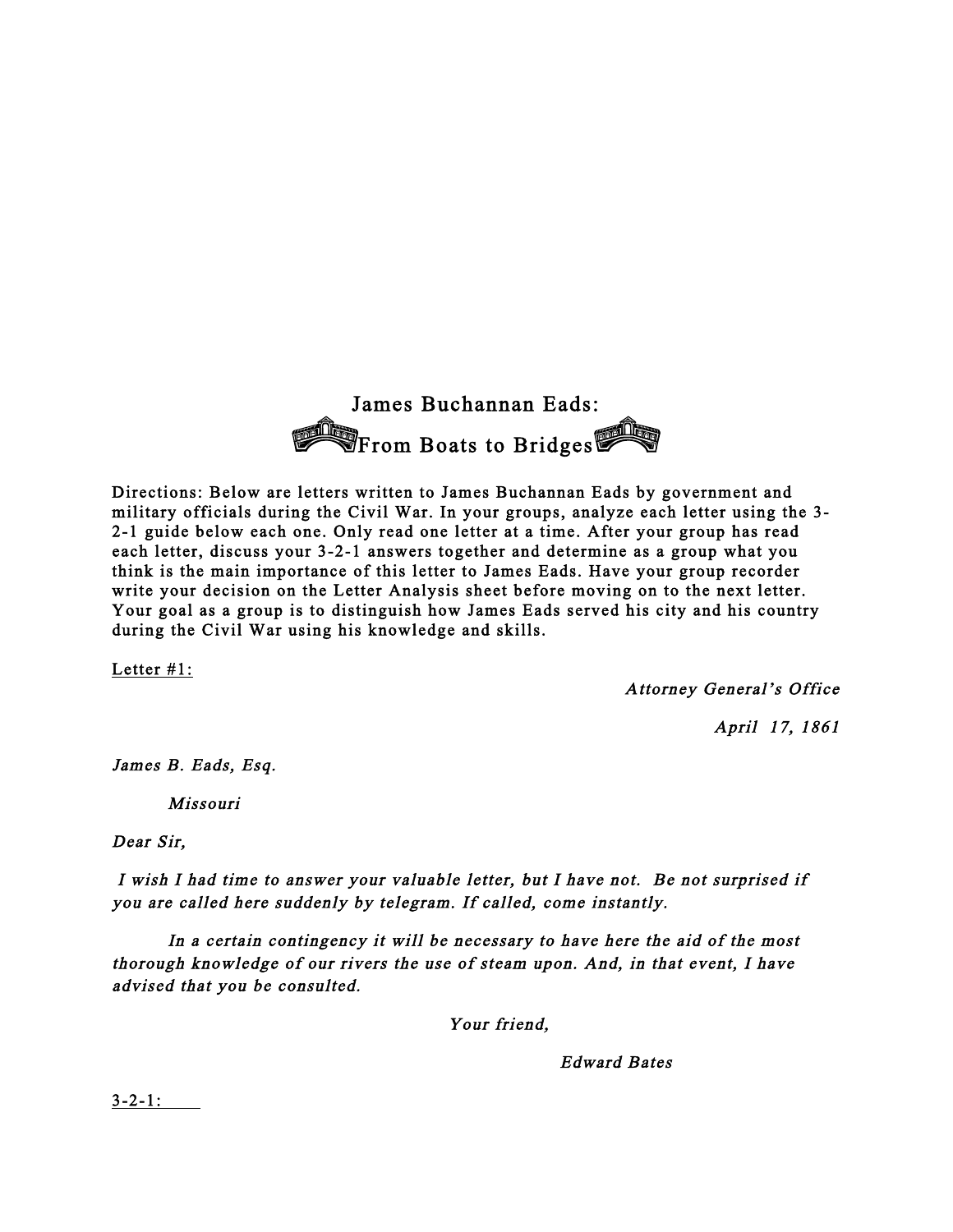What are the three most important words in this letter?

What are the two most important phrases? (pieces of a sentence)

What is the most important sentence in this letter?

Letter #2:

Navy Department

May 12, 1861

Sir,

I have received your letter of the  $29<sup>th</sup>$  with enclosures giving a description of Cairo and submitting a plan for blockading the commerce of the rebelling states on the Mississippi. I have referred it to the War Department, to which the subject more properly pertains.

I am respectfully,

Gideon Welles

James B. Eads, Esq.

3-2-1:

What are the three most important words in this letter?

What are the two most important phrases? (pieces of a sentence)

What is the most important sentence in this letter?

Letter #3:

Washington City, January 6 1861

Captain James B. Eads,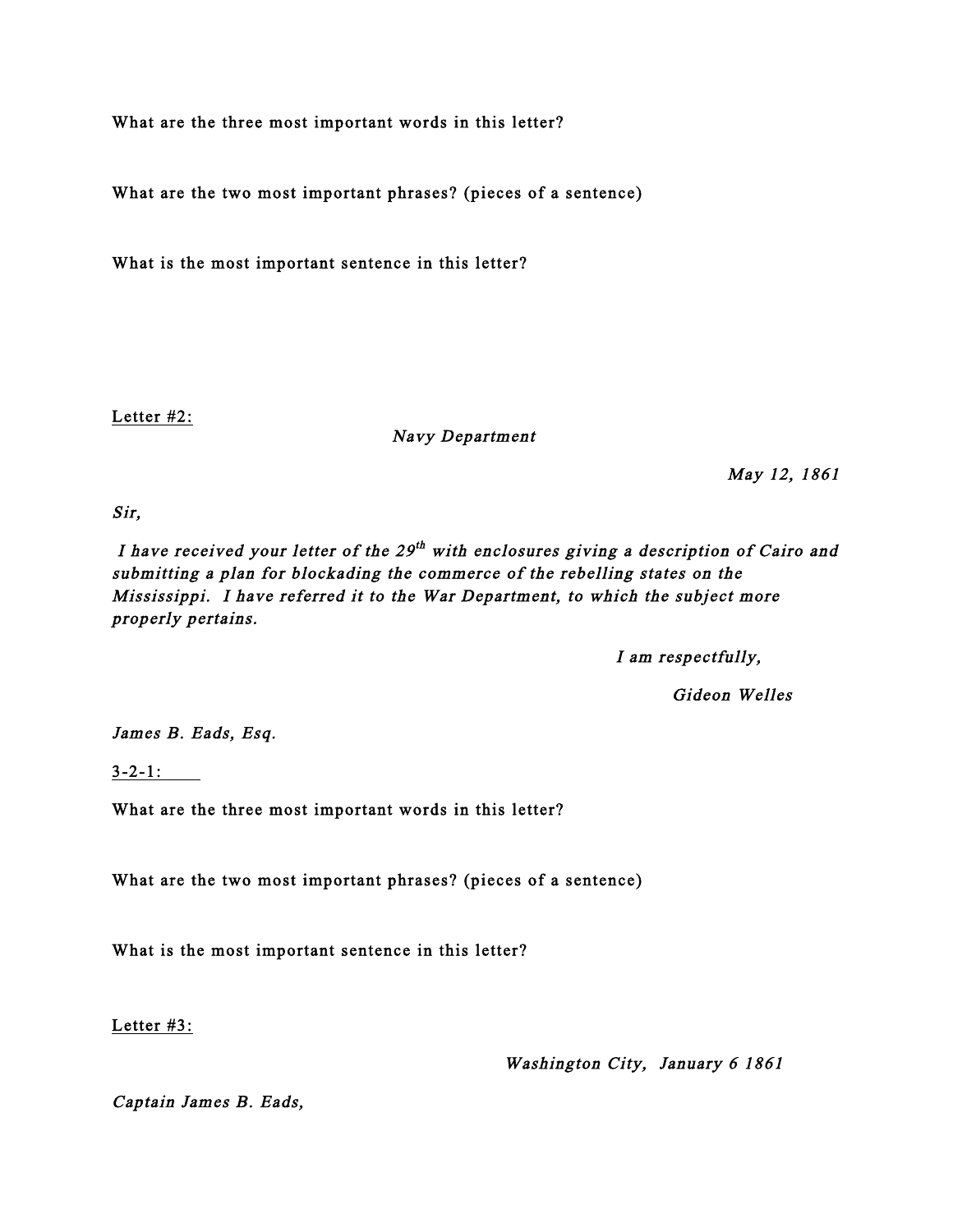St. Louis, Mo

Dear Captain

 I saw Captain Fox and Secretary Welles last night and also this morning and they agreed that you should build four of the new Iron Clad Steamers at St. Louis for the sum of five hundred and thirty thousand dollars (\$530,000) each to be built in six months, and if not built in that time, you are to forfeit \$10,000 each week on each boat. I telegraphed you to that effect this morning and also that your lawyer come immediately and fix up the contract. I talked to Fox about allowing you whatever he should be compelled to allow to anyone else I thought he was inclined to do it. He did not promise and he will probably suggest you to make a separate agreement as he wishes to use your contract to force others to his terms.

Your friend, Frank P. Blair

3-2-1: (For letter 3)

What are the three most important words in this letter?

What are the two most important phrases? (pieces of a sentence)

What is the most important sentence in this letter?

Letter #4:

Captain James B. Eads,

St. Louis, Mo

Your proposition

to build four iron clad ships for five hundred and thirty thousand dollars each is accepted on the terms proposed. I sent the specifications of the layouts. You must find a sufficient bank for the execution of the work with a forfeiture of ten thousand dollars each week you fail to do the work in time. Come here immediately and witness the business (agreement).

James P Mainz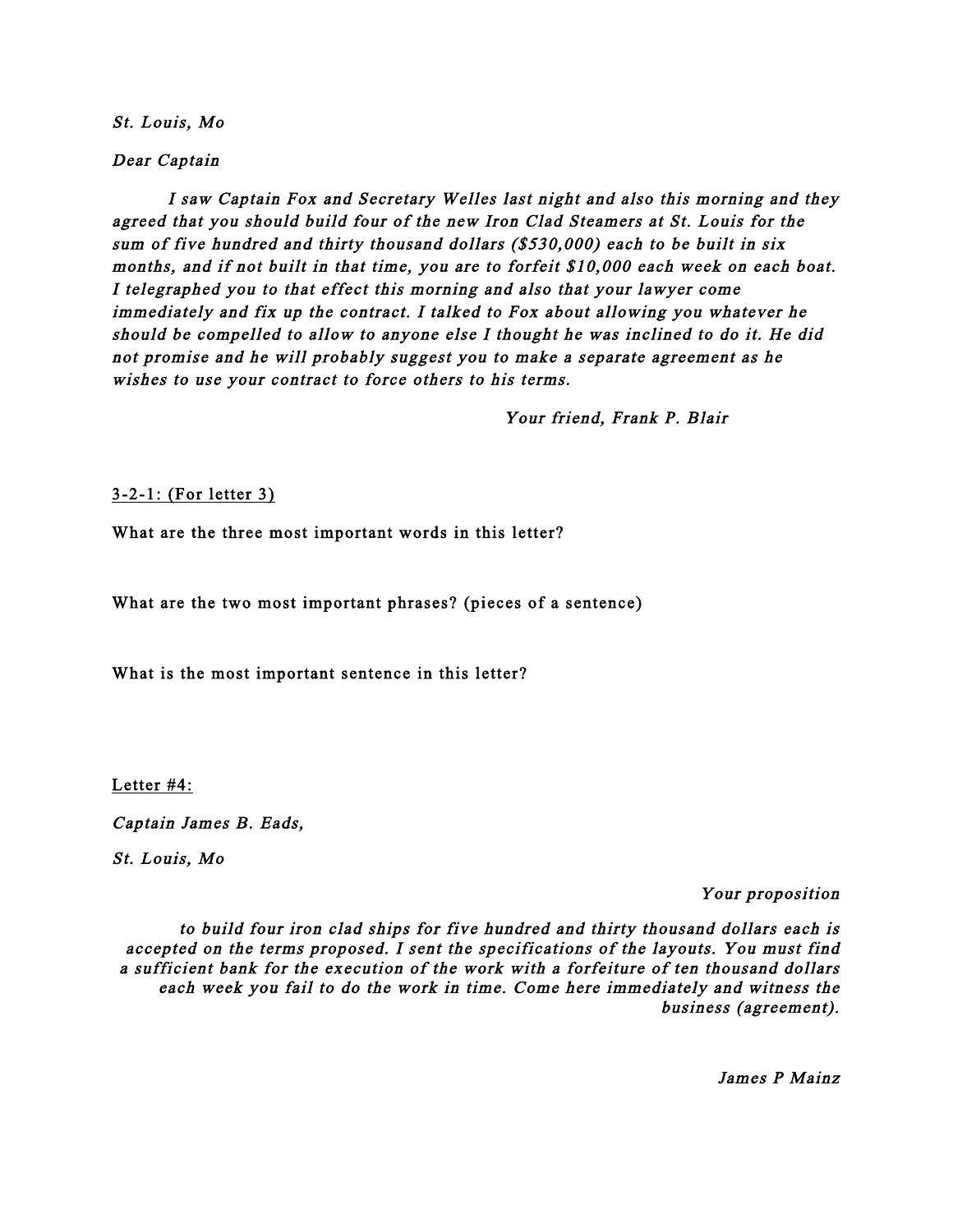3-2-1:

What are the three most important words in this letter?

What are the two most important phrases? (pieces of a sentence)

What is the most important sentence in this letter?

Letter #5

Cairo, Illinois

January 15, 1862

We do hereby certify that the work on the seven gunboats built by Mr. James B. Eads, the contractor has been completed according to the terms of the contract with the Government, excepting the time at which they ought to have been finished and delivered at Cairo.

> Signed A.W. Peacock, Cairo R.N. Steinbel Jas. R. McGee Master Carpenter, Gun boat Flotilla

Upon the above certificate I have accepted the gunboats from Mr. Eads, the contractor.

A.H. Foote, Navy Officer

3-2-1:

What are the three most important words in this letter?

What are the two most important phrases? (pieces of a sentence)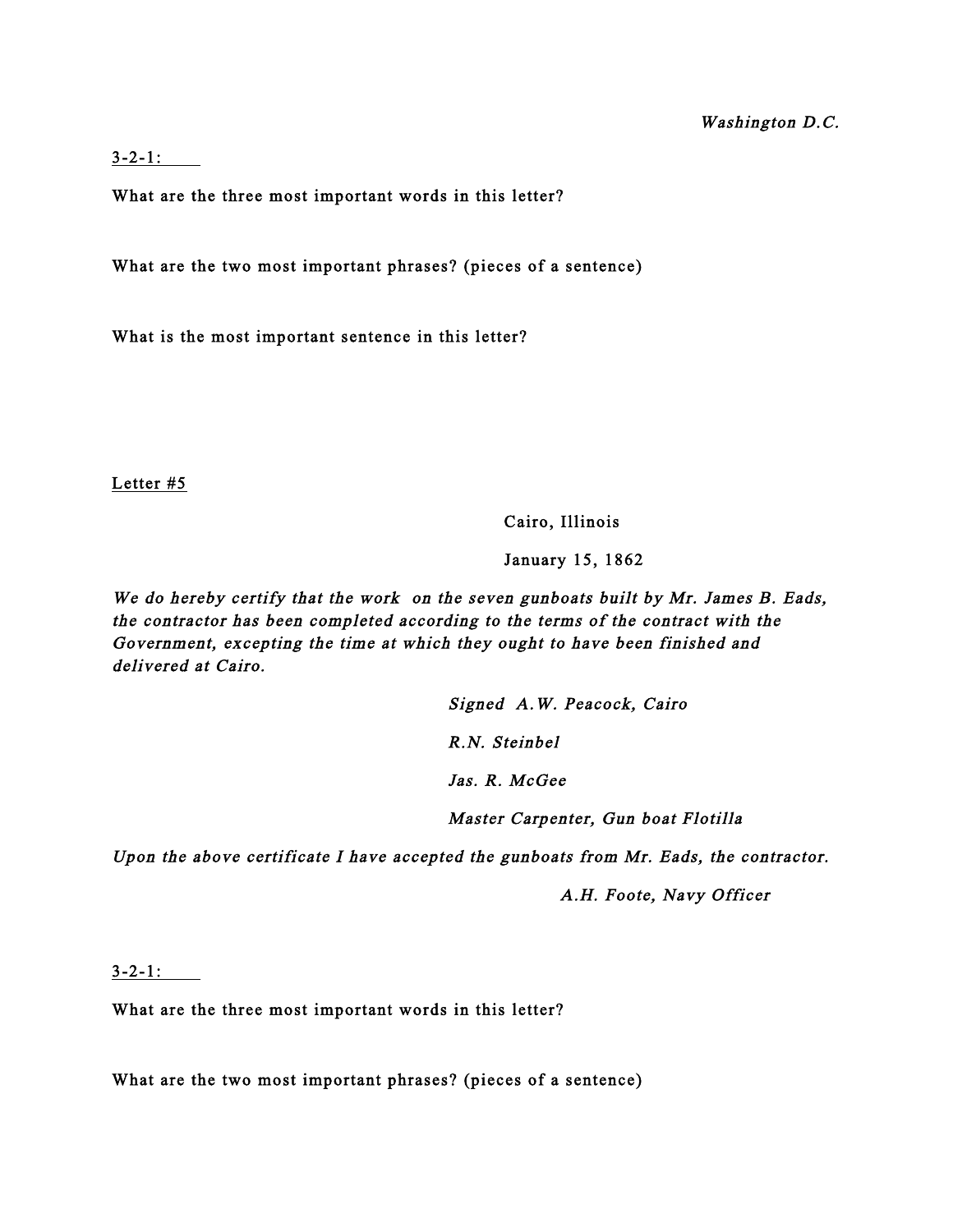What is the most important sentence in this letter?



Directions: After your group reads each letter, discuss as a group what you feel is the main importance behind each letter. As you discuss, examine your individual 3-2-1 ideas and consider what each letter shows about the how James B. Eads served his country during the Civil War. Choose one member of your group to record your ideas in the spaces below for the speaker to read during the whole class discussion.

Main Idea of Letter #1:

Main Idea of Letter #2: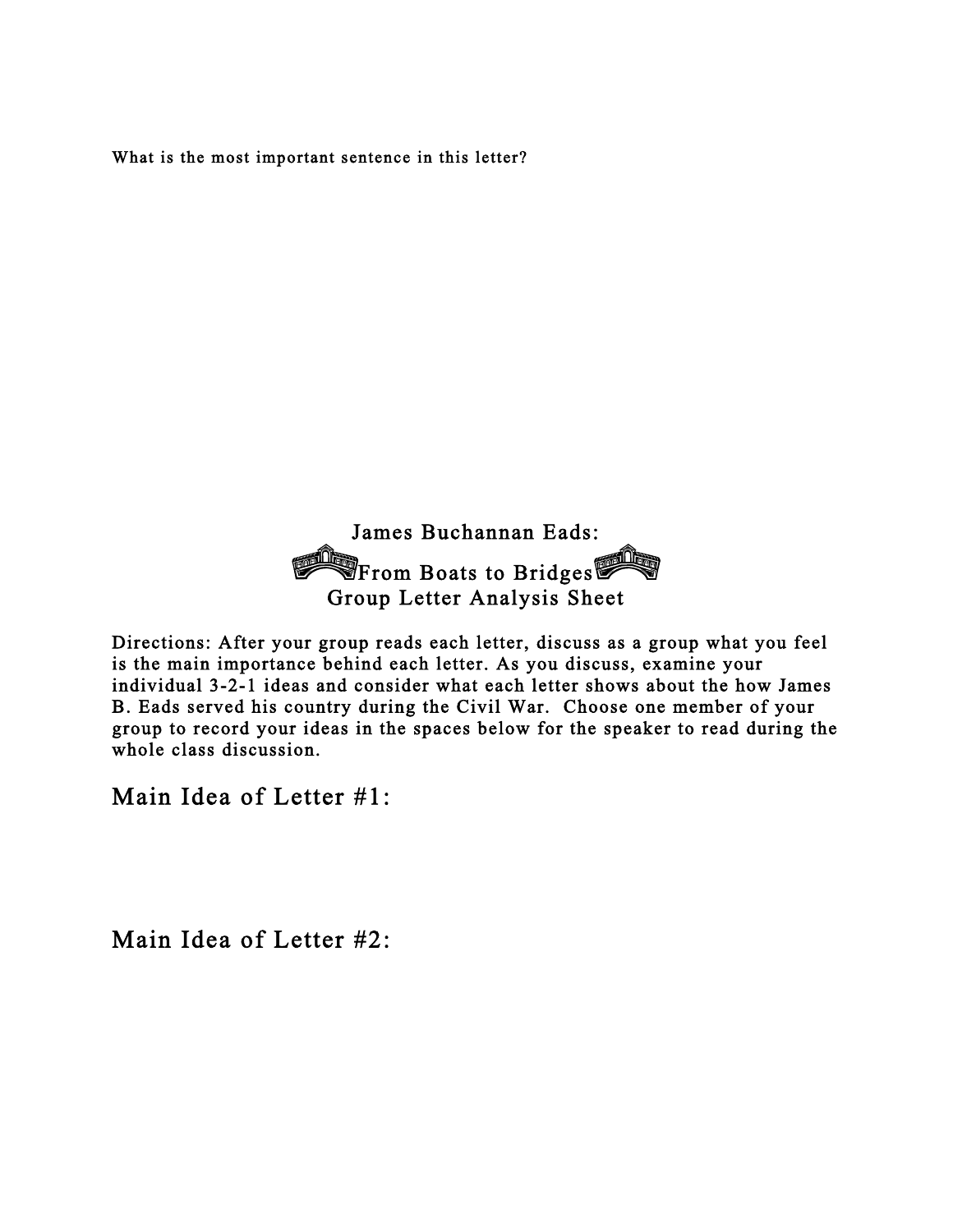Main Idea of Letter #3:

Main Idea of Letter #4:

Main Idea of Letter #5:

James Buchannan Eads: **From Boats to Bridges** Group Letter Analysis Sheet

Directions: During his life, James Buchannan Eads did many things to serve the people of St. Louis and his country. In the space below, design a monument that YOU think honors his contributions to society before, during and after the Civil War OR write a short poem that you feel would be appropriate to put on his monument that recognizes his achievements. In the box, explain to someone who might not know James Eads why you included specific things in your monument or poem to reflect the contributions of James Eads.